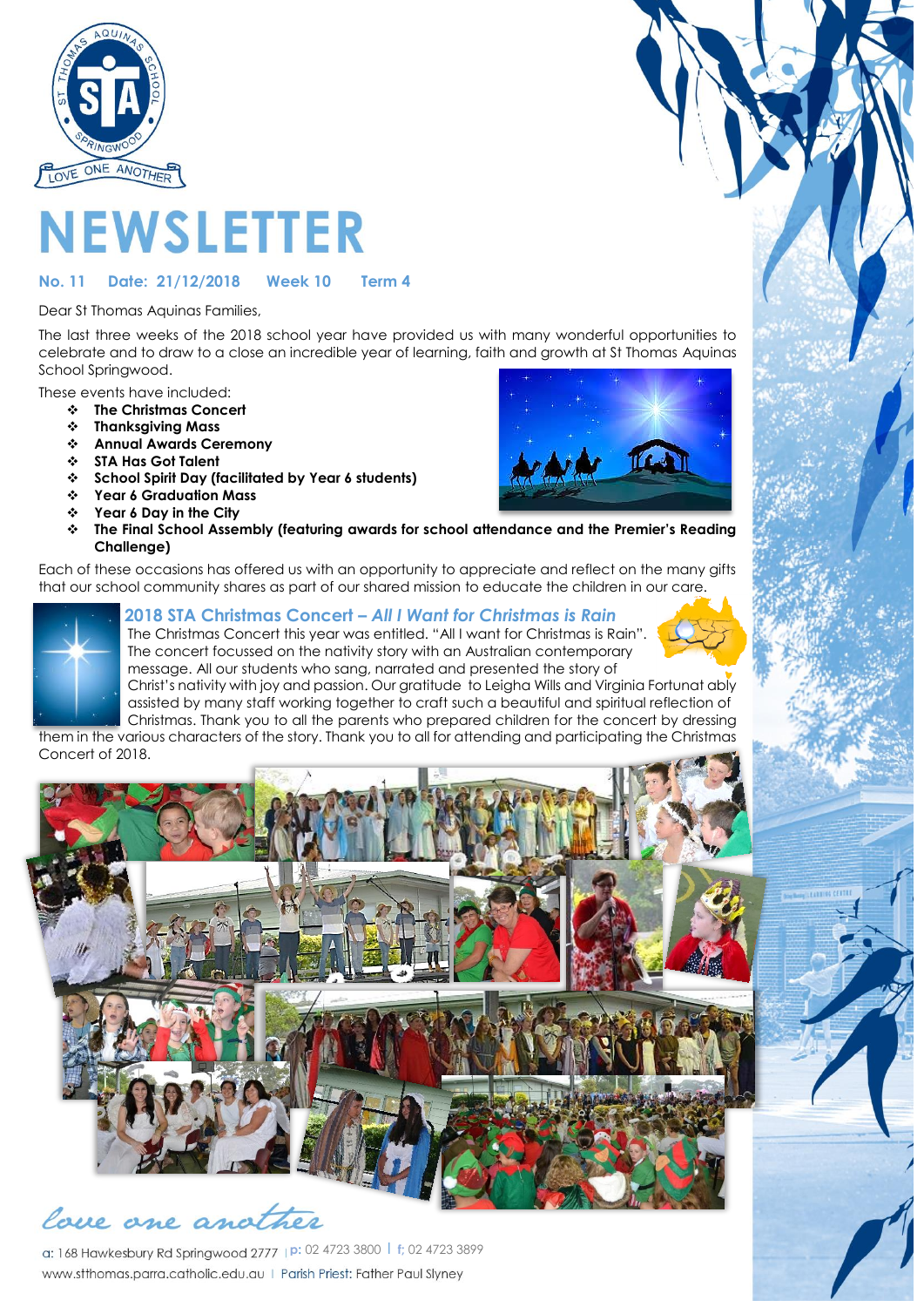# **FROM THE PRINCIPAL Cont'd**

#### **Thanksgiving Mass**

The thanksgiving Mass on Friday provided us with a fitting way to thank God for the many blessings that we have received as a school community this year. We also gave thanks for the service of a number of teachers who are embarking on new journeys next year. We thanked Mary Clark (moving to Corpus Christi Cranbrook as Assistant Principal), Joanne Toohey (Religious Education Coordinator) moving into tertiary education, Shedden Dunncliffe retiring after almost 40 year of teaching, Megan Mann commencing maternity leave, Cassie Wotherspoon taking up a teaching appointment at St Mary Mackillop South Penrith and Bridgette Moore taking up a teaching appointment at Our Lady of the Rosary St Marys. Each of these educators has made a significant contribution to the students of STA. We thank God for their service and wish them well into the future.

#### **Year 6 Graduation Mass 2018**

On Wednesday evening our Year 6 students, their families, school staff and Father Paul came together in our church to celebrate a Mass of thanksgiving for our graduating Class of 2018. The Mass marked a significant milestone in the life of these young people. We trust that these students will continue to build upon the foundations they you have received whilst at St Thomas'. May they dream the big dreams, work hard to make them happen and do what they can to make this world a better place. May God continue to bless each of them with His faith, hope and love.

#### **Annual Presentation Assembly**

On Monday we gathered in our Parish Church to acknowledge the many students who this year have been courageous in striving to be the best they can be and have distinguished themselves in some aspect of school life. Some have excelled in striving to live out our motto, Love One Another, some have excelled in their academic achievement. Some have made a consistent effort with learning. Some have had outstanding achievement in areas such as the creative arts, sport, Italian, attendance and chess and some are being recognised for giving of themselves to help make this school community a better place this year.

During the ceremony I addressed the students about something that enables each of us to achieve great things in our lives:





#### **COURAGE**

What is courage? When we think of the word courage what do we imagine in our minds? **Do we think of people** who gave of themselves for what was right and just to help make the world a better place such as Saint Mary Mackillop, President John F. Kennedy, Mohammed Ali, Mother Teresa, Martin Luther King?

**Do we think of heroes** like Sir Edmund Hillary whose courage saw him climb Mt Everest or sporting heroes such as Sir Donald Bradman? **Do we think of** the fearless superhero in movies or on TV? **Do we think of** the bravery of an ordinary person who runs into a dangerous situation to save someone else's life without thinking of their own safety? Often, the person running into that building does not feel that he or she is doing anything extraordinary. What we often hear them say afterwards is, "There was nothing special about what I did. "Anybody would have done it".

To better understand what courage means we need to look at where the word courage comes from. Courage comes from the Latin **cor** (the root of **coeur** in French and **cuore** in Italian), meaning, "heart." So rather than meaning some super heroic act of bravery, the meaning of the word 'courage' is to act from one's heart. The word's origin tells us that when we act courageously we are being true to our real self. True to the person that God made in His own image.

This is what we see in the everyday, ordinary type of courage. The many less-famous people in our world who go about their daily lives as nurses, doctors, police, factory workers, paramedics, scientists, fire fighters, mothers, fathers and carers. Those who show daily courage humbly, quietly and with dedication using the gifts of the Holy Spirit to make the world a better place. True courage can happen in our lives, anytime and in many different and unexpected ways:

- **Forgiving** someone who has said something to offend us can be an act of real courage. Saying I am genuinely sorry because I have hurt you takes a lot of courage.
- **Deciding** not to argue with someone but rather trying to imagine what it is like to stand in his or her shoes is certainly courageous.
- **Sticking up** for someone being bullied takes quiet courage.
- **Helping** those who are unloved takes great courage.
- **Trying again** after making a mistake with your learning requires real courage.
- Learning to play a musical instrument or a new skill and practicing to master it takes determined courage.
- **Undergoing** surgery and being in hospital when you are sick takes tremendous courage.

At the heart of all courage is love. Our best example of courage out of love is Jesus Christ. His model of courage was always to **LOVE, FORGIVE** and **ENcourage** all those he met and taught. As we approach Christmas we are reminded that the essence of Christmastide is of one of simplicity, wonder, joy, love, forgiveness, family and giving of ourselves. May we enter into this time with Courage.

On behalf of all who have worked with dedication this year to educate the children in our community we wish you and your loved ones a holy, safe, and peace-filled Christmas. May your homes be places of love, compassion and hospitality this Christmas. May we also remember all those whose homes are missing a loved one at this time.

Until 2019,

**AlRogato** Sergio Rosato Principal<br>Come another

#### **School Office Temporary Relocation**

For the duration of Term 4 the school office will be in the demountable building located beyond the COLA and basketball court overlooking the playing fields whilst the main admin building is undergoing renovations. Please follow directional signage. We apologise for the inconvenience.

**Our best example of courage out of love is Jesus Christ. His model of courage was always to LOVE, FORGIVE and ENcourage all those he met and taught.**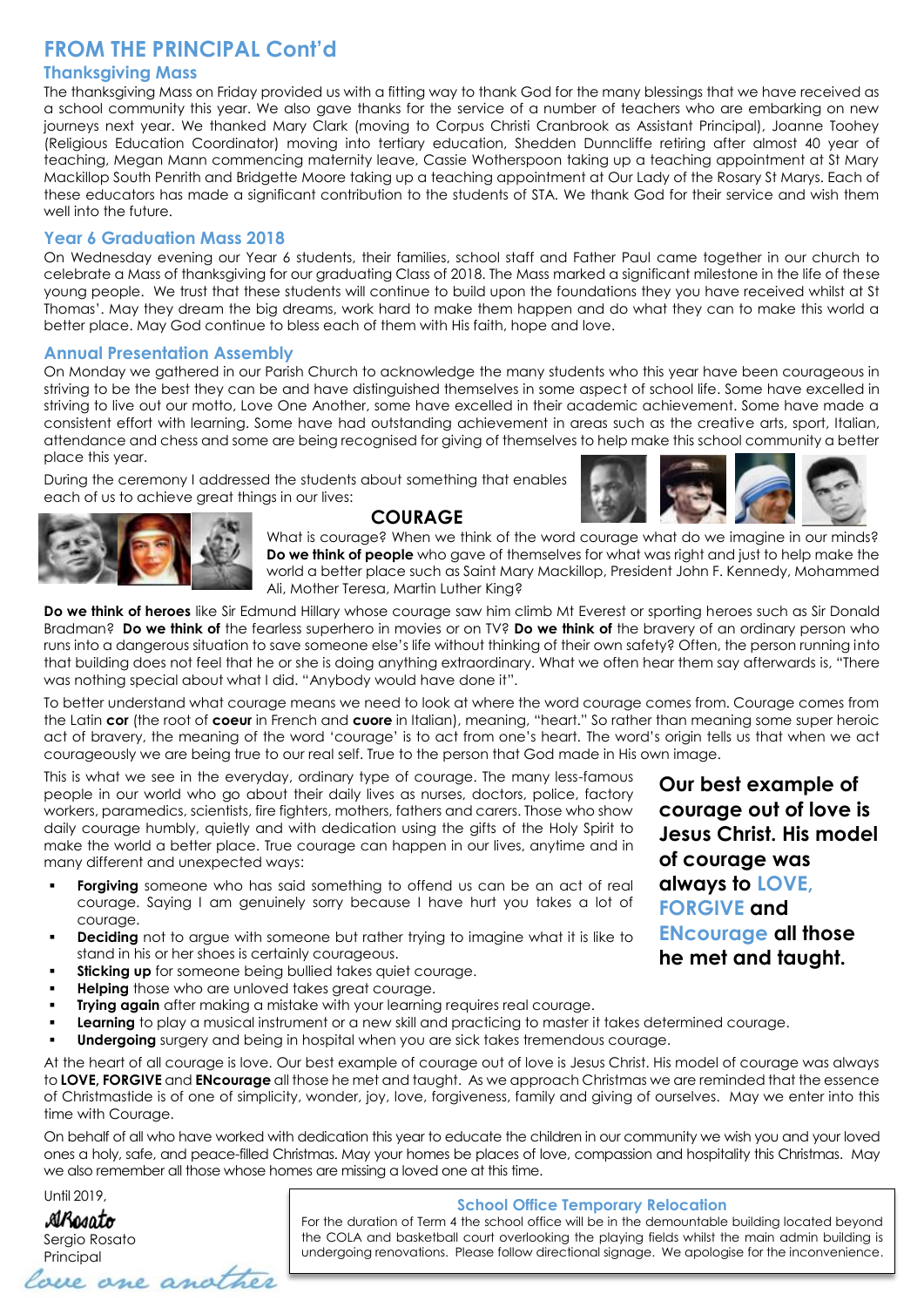#### **Student Awards**

*Congratulations* to the following students, who received Merit Awards at the School Assemblies listed below. Well done on your efforts everyone – keep up the good work!

#### **Week 8**

Benjamin Devitt Lachlan Konwerski Bonnie Phuntsok Zachary Zalan-Pipe

#### **Week 9**

Cameron Dempsey Talyka Kime Lucy Poulter Tom Withers

Sadie Albury **Luca Dewhurst** Nicholas Koulouris Dmitry Pochukaev

Ethan Ashtyn-Smith Annabelle Duck Peter Koulouris Samuel Power James Babbage Katelyn Ellis Emily Leehy Alana Prior Isaac Bailey Leonie Ellis Maxwell Lovric Olivia Prior Madeline Blacklock Michael Graham Joseph Mahns Elly Richards Harrison Brown Tom Grodzicki Luke Malone Ruby Roberts Kian Brown James Hicks Luke Mathew River Rodemark Bonnie Butler Oliver Hill Poppy Milroy Jamie Sharp Sophia Cantwell James Hinchliff Sophie Milsom Isabella Smith Mackenzie Carey Ella Holdsworth Gela Moss Preston Tom Chiara Carlino Bella Kamnoetboon Lachlan Newport Mieke Watson Liam Costigan Liam Keogh William O'Neill Chelsea Willingham Cem Damarguc Elizabeth Kerkham Adrian Perez-Eaton Hamish Wills Emilie Dempsey Sophie Kerrison Florencia Perez-Eaton Andrew Young

Lani Abrahall Benjamin Devitt Benard Kodsy Trinity Power Owen Adorini Joshua Duck Abigail Larkin José Ramires Alina Ascencio Isla Field Odette Laurent Cherinda Rawlings Ethan Banks Harry Ghata Connor Leahey Jessie Reynolds Cohen Borg Milla Grant Cameron McCallum Lachlan Roberts Lara Buhs Amy Harvey Joshua Mitchell Florence Rooney Tyler Chapple Cameron Hickey Caitlin Murphy Maddison Symes Zoe Cini Sebastian Hickey Nicholas Neil Helena Sypka Ruanii Claudino Jessie Hicks Thomas Neil Claire Thomas Luke Clunes Jack Hoppe Bailey Nugent Caitlin Vears Charlotte Creamer Kayden Jeffers Alexis Owen Mia Wade-Ferrell Ashton Danks Poppy Jenkins Eydie Peake Darcy Weston Harriet Davis Ellie Kermode Jacob Pospischil Ruby Wilson

|              | <b>Class</b> | Teacher/s                                 |
|--------------|--------------|-------------------------------------------|
|              | 4C           | Mr Christopher Chenoweth                  |
| e Godsell 4G |              | Mrs Tanya Graham                          |
|              | 4W           | Mrs Belinda White                         |
| ıtrick       | 5C           | Mr David Conroy                           |
| าchliff      | 5N           | Mrs Michelle Nightingale                  |
| m            | 5RP          | Mrs Jennifer Robson/Mrs Nicole Pospischil |
|              | 6C           | Mr James Costigan                         |
|              | 6H           | Miss Blanche Hortense                     |
|              | 6M           | Ms Kate Mackenzie                         |

#### **2019 Classes**

#### **Class Teacher/s Class Teacher/s**

- **K6A** ASPECT Teachers & Aides
- **KB** Mrs Elizabeth Bamford/Mrs Joanne
- **KD** Mrs Deborah Mitchell
- **1C** Mrs Elaine Collier/Mrs Anne Fitzpat
- **1S** Mrs Megan Strutt/Mrs Michelle Hin
- **2D** Mrs Maria Dodd/Mrs Sarah Dignam
- **2W** Mrs Kylie Williamson
- **3BN** Mrs Amy Blom/Mrs Joan Noney
- **3E** Mrs Carolyn Edwards
- **3L** Ms Annabelle Leroy

## **Mathematical Assessment Interview (MAI)**

On **Wednesday 30 January and Thursday 31 January, 2019** the teachers will be conducting MAI's with each student in their class. The Mathematical Assessment Interview provides a valuable research-based tool for teachers to gain insights into students' understanding of mathematical concepts. The Interview is used in schools throughout our Diocese providing data to assist teachers to design appropriate learning programs for students.

Each class has 24 time slots scheduled in which to conduct these interviews over the 2 days. **The Interviews will take place in your child's 2019 classroom with your child's 2019 teacher and will take 30 minutes.** Please arrive 10 minutes before your appointment time. Parents are asked to wait in the school hall during the interview. Please follow the online booking instructions below for the MAI Interview.

# **Online Booking Instructions**

- 1. Access the online booking site: [http://www.schoolinterviews.com.au](http://www.schoolinterviews.com.au/)
- **2. Enter the school event code – f3wtj**
- 3. Follow the steps to book your preferred time. (NB: **Year 1** students may book with Mrs Cefai if your own class teacher is already fully booked.)

**Bookings are open until (and including) Sunday 27 January 2019.** Families can change their interview booking at any time prior to and including Sunday 27 January 2019 by re-visiting the website and using the event code. Remember to use the same name and email address you used when you made the original booking.

**\*\* Normal classes for ALL Grades K-6 will commence on Friday 1 February, 2019.**

love one another

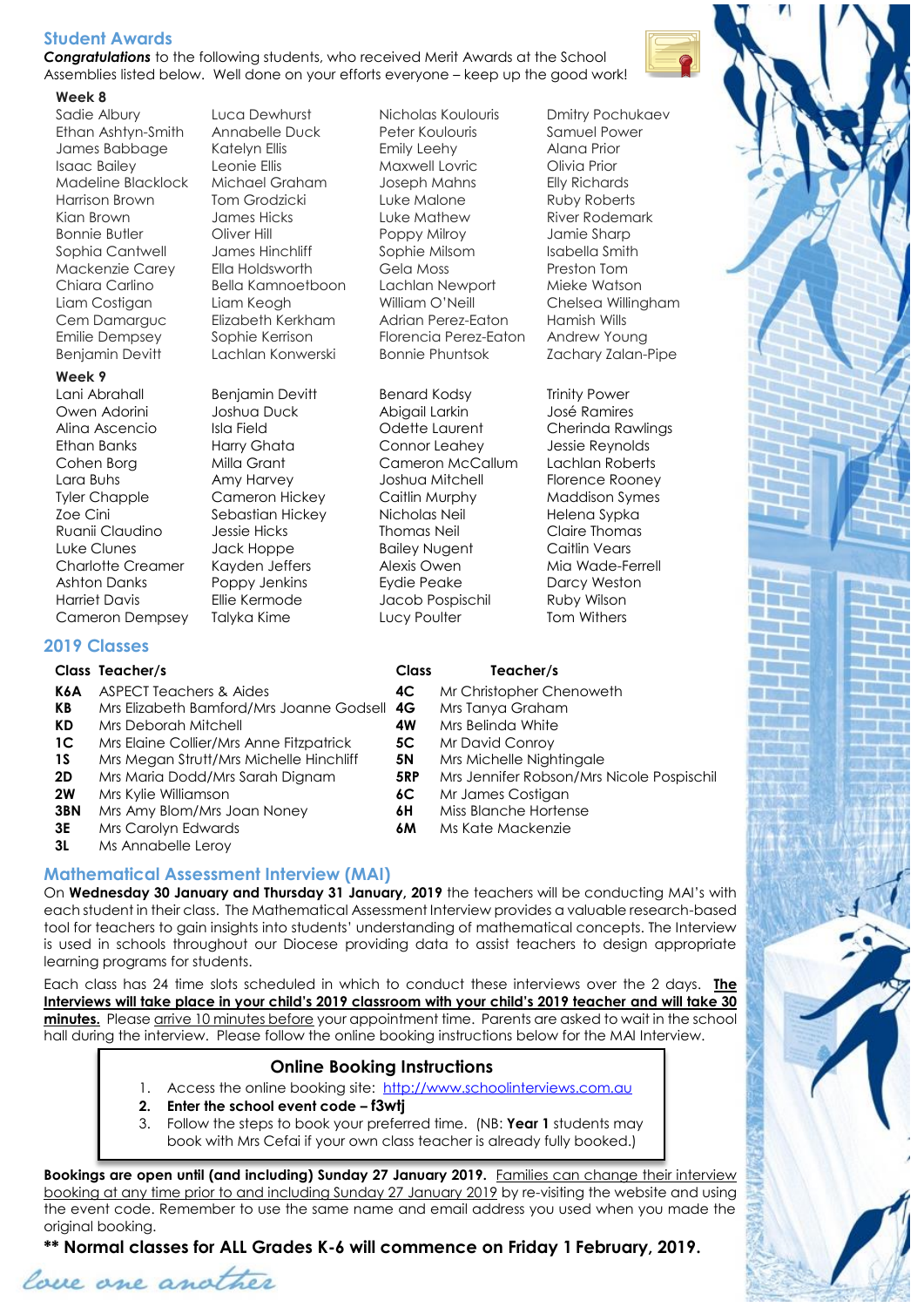#### **2018 Annual award Ceremony**

#### **Congratulations and well done to our 2018 Award recipients.**

**K6A** Andrew Young **Ari-Kai Rawlings** Noah Simmons **KB** Ruby Lister **Canada Caitlin Vears** Jesse Wronski **Caitlin Vears KD** Jack Blattman **Ryan Sykes** Ellie Kermode **KM** Summah Galea Stella Dean Stella Dean Beau Gardiner **1C** Lexie Mackay **Sullivan Forsyth** Kate Giannakis **1S** Xavier Curley **Arwen Gordon** Audrey Godsell **2D** Mia Cooper **Peter Hogan** Peter Hogan Heidi Willingham **2E** Florencia Perez-Eaton Hugo Koutsonikolis Pepper Hughes **2W** Charlotte Priest Annabelle Priest Connor Willis **3BN** Fila Hoppe **CRO** Commence Owen Croft Tom Withers **3L** Lily Boersma **Luke Pospischil Evie Hodgins** Evie Hodgins **3M** Hugo Strickland Cooper Golby Sophia Cantwell **4CH** Benjamin Giannakis **Archer Sproule** Ella Danks **4G** Samantha Bourke **Ruby Hammond** Amelia Crouch **4W** Analise Mafi **Amelia Steadman** Amelia Steadman Enrique Caraballo **5C** Alexis Hodge **Emilia Buhs** Emilia Buhs Audrey Hodgins **5N** Emily Jones **Thomas Brosnan** Lachlan Steadman **5RP** Ruby Steward **Mia Watson** Mia Watson Larissa An U **6C** Bailey Rawding **Communist Lara Heyman** Ruby Butler **6F** Gabriel Valle **Amy Harvey Constructs** Emilia Gosling **6H** Brianna Collins Savannah Buss Elizabeth Kerkham

Matilda Gauci Bridie Le Breton Talyka Kime Odette Laurent

Marlowe Carey **Market Davis Access** Harriet Davis **Grace Costigan** 

**for Academic Excellence Citizenship Leadership** (& a perpetual) Brianna Leehy Liam Murphy Sahara Rodemark

**Consistent Effort Out the School Motto Leadership** Chiara Carlino **Matthew Kweidor Emma Brickwood** Emma Brickwood Jacob Danks

**Achievement in Music <b>for School Spirit** (& a perpetual) (& a perpetual) Georgia Hammond Luke Edwards James Hinchliff

#### **Excellence Attendance Award 2018 Student Representative Council**

Joseph Mahns Dylan Cantwell Matilda Gauci Emilia Gosling Elizabeth Kerkham Jacob Pospischil Luke Pospischil Luke Edwards Brianna Collins Larissa An U Veronica Lloyd-Williams Ella Danks Nicholas Neil Olivia Byrnes Daniel Woods Bridie Le Breton Luke Edwards William Jones Brianna Leehy Noah Edwards Imogen Carvasiglia Lara Heyman Liam Murphy Harrison Brown

#### **Chess Awards Year 3 Champion** William Ghata **Year 5 Champion** Alana Mathew

**Year 4 Champion** Ruby Roberts **Year 6 Champion** Mark D'Alessio

**Champion Award** (& a perpetual) Summer Faulkner Lachlan Steadman

# **PARISH NEWS**

### **2018 Christmas Mass Times**

#### **SPRINGWOOD LAWSON**

**Children's Vigil Mass: 5.00pm Monday 24 December Children's Vigil Mass: 6.00pm Vigil Mass: 8.00pm Monday 24 December Vigil Mass: 8.00pm**

#### **Love One Another Award Outstanding Effort Award Academic Achievement Award**



**Outstanding Effort & St Mary of the Cross Matthew Dyer Sportsperson Achievement in Italian MacKillop Award** (& a perpetual) **of the Year** (& a perpetual)

**Llewellyn Creative Arts Award Belfanti Family Award Ursula and Eugene O'Carrigan**  (& a perpetual) (& a perpetual) **Award for Social Justice** (& a perpetual)

**Geraldine Lohan Award Molly Hurley Award for St Thomas Aquinas Servant** 

**Principal's Award for Principal's Award for Living Principal's Award for** 

#### **Outstanding Effort & Robert Mullen Award 2018 Handball Champion**

**George Shewchyk Chess Year 6 Most Improved Player over 4 Years**

**Christmas Morning Mass: 9.30am Tuesday 25 December Christmas Morning Mass: 8.30am**

**\*\* NO EVENING CHRISTMAS MASS AT EITHER PARISH ON CHRISTMAS DAY.**

lave one another